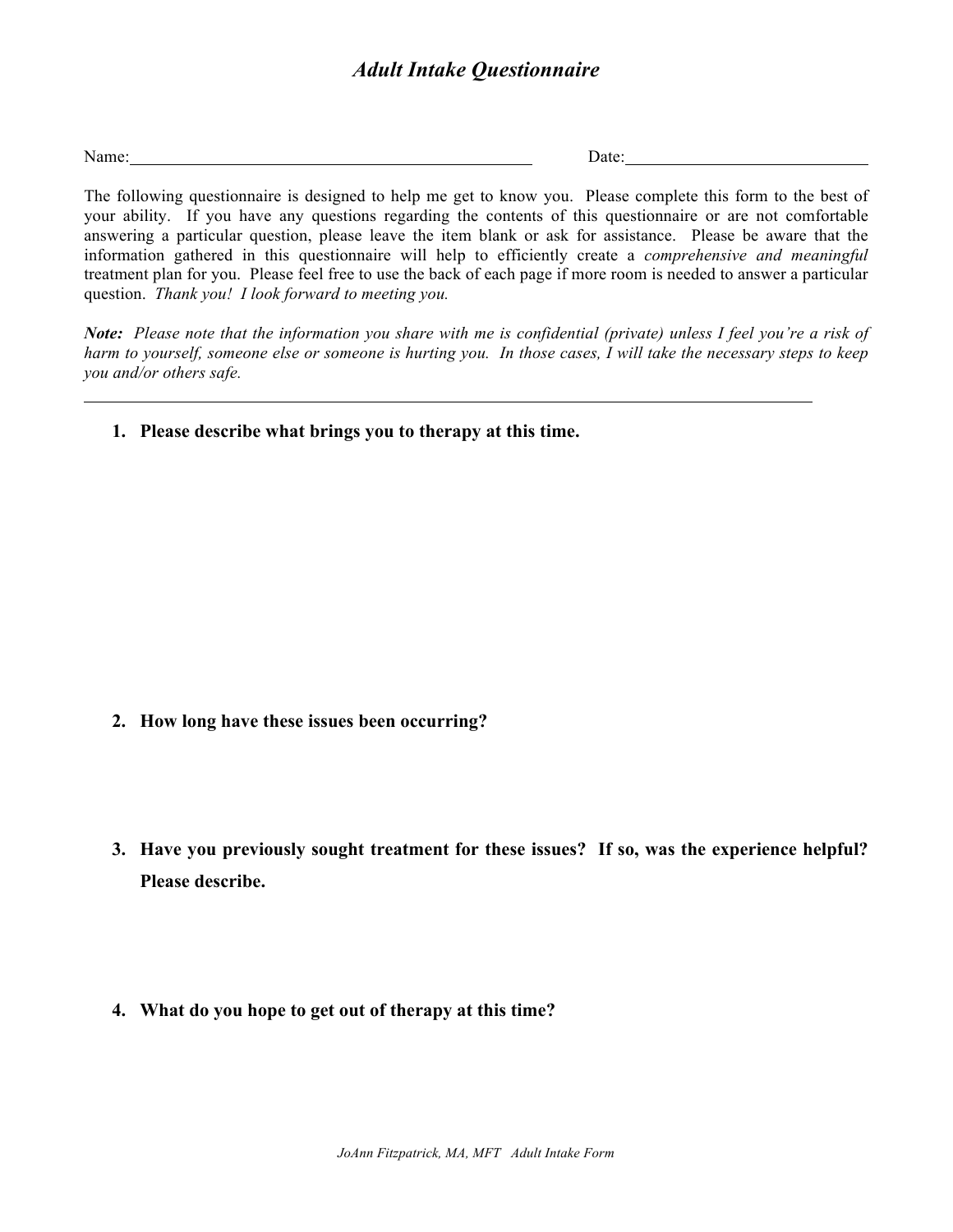## **Background Information**

### **Personal Background**

|                                   | I would describe myself as:                                                                                                                                                                                                   |  |                             |  |
|-----------------------------------|-------------------------------------------------------------------------------------------------------------------------------------------------------------------------------------------------------------------------------|--|-----------------------------|--|
|                                   | My strengths are:                                                                                                                                                                                                             |  |                             |  |
|                                   | My challenges are:                                                                                                                                                                                                            |  |                             |  |
|                                   | My cultural/ethic background:                                                                                                                                                                                                 |  |                             |  |
|                                   |                                                                                                                                                                                                                               |  |                             |  |
|                                   | My sexual orientation: New York Changes and Security and Security and Security and Security and Security and Security and Security and Security and Security and Security and Security and Security and Security and Security |  |                             |  |
|                                   |                                                                                                                                                                                                                               |  |                             |  |
| <b>Family Background</b>          |                                                                                                                                                                                                                               |  |                             |  |
|                                   |                                                                                                                                                                                                                               |  |                             |  |
|                                   | ,我们也不能在这里的时候,我们也不能在这里的时候,我们也不能会不能会不能会不能会不能会不能会不能会不能会不能会不能会。<br>第2012章 我们的时候,我们的时候,我们的时候,我们的时候,我们的时候,我们的时候,我们的时候,我们的时候,我们的时候,我们的时候,我们的时候,我们的时候,我                                                                               |  |                             |  |
|                                   |                                                                                                                                                                                                                               |  |                             |  |
|                                   | My family's strengths are:                                                                                                                                                                                                    |  |                             |  |
|                                   |                                                                                                                                                                                                                               |  |                             |  |
|                                   |                                                                                                                                                                                                                               |  |                             |  |
|                                   |                                                                                                                                                                                                                               |  |                             |  |
|                                   | How did you join your family that you grew up in? Please circle what applies:                                                                                                                                                 |  |                             |  |
| Natural Birth                     | Birth through use of Reproductive Technology                                                                                                                                                                                  |  | <b>Foster Care/Adoption</b> |  |
|                                   | If you currently have child(ren), how did they join your family? Please circle what applies:                                                                                                                                  |  |                             |  |
| Natural Birth                     | Birth through use of Reproductive Technology<br><b>Foster Care/Adoption</b>                                                                                                                                                   |  |                             |  |
|                                   | What are your child(ren)'s ages? $\qquad \qquad$                                                                                                                                                                              |  |                             |  |
| <b>Education and Work History</b> |                                                                                                                                                                                                                               |  |                             |  |
| Highest Education Received:       |                                                                                                                                                                                                                               |  |                             |  |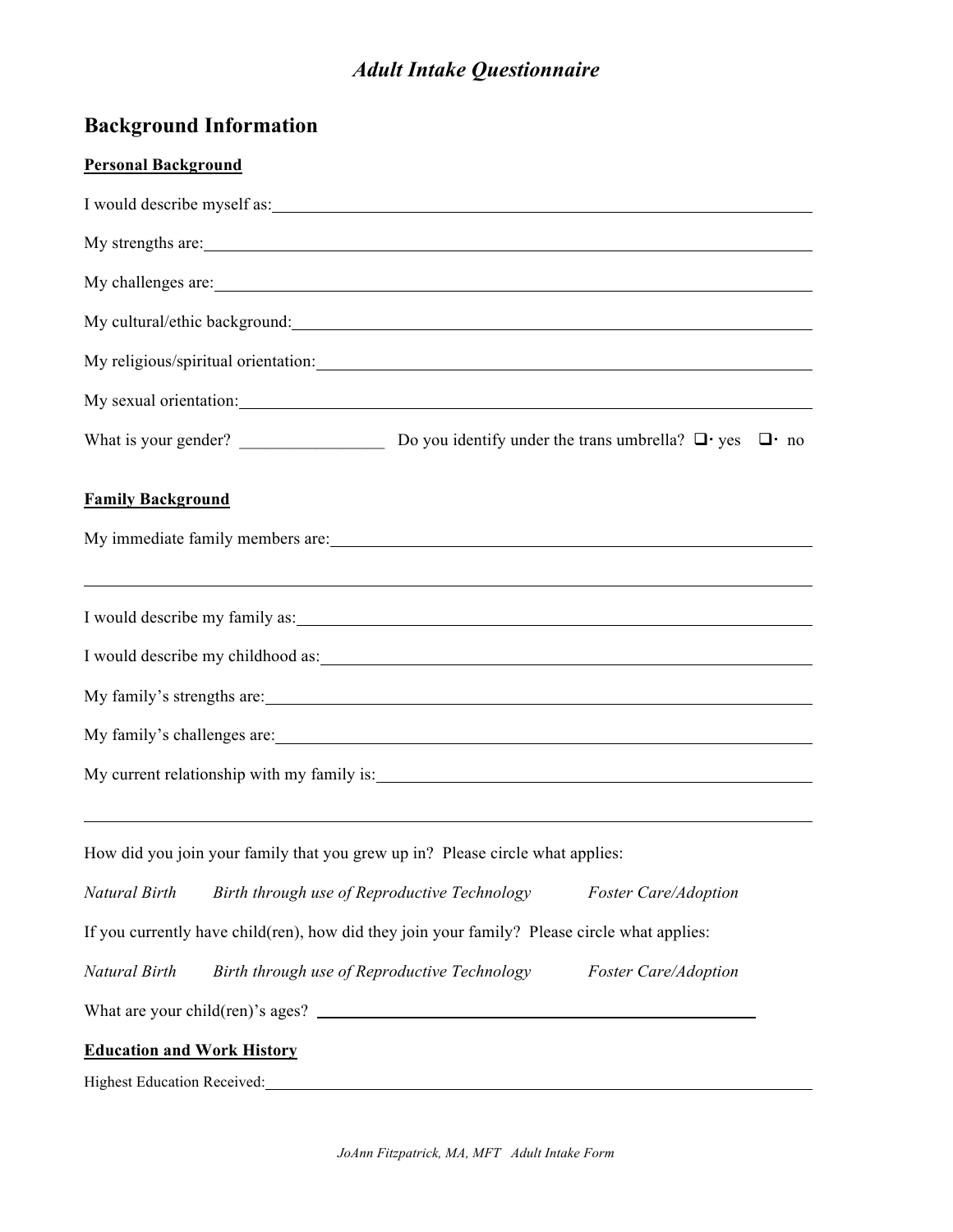If currently in school: School Attending:

Occupation: Name of Employer:

If employed, how long have you been at your current job?

Are you experiencing any current difficulties with school and/or work performance? If yes, please explain:

#### **Mental Health Background**

Have you or anyone in your family received mental health services before?

If yes: Who received services?

Who provided these services?

For how long did you and/or your family members participate in mental health services?

What issue(s) was the focus of treatment at that time?

How would you describe the experience you and/or your family members have had with mental health services? (i.e., positive, helpful, not helpful)

Is a psychiatrist currently treating you or any of your family members?

If yes, please identify the person who is currently being treated, the reason for treatment, the psychiatrist name and the type (name is known) of medication:

Have you or anyone in your family ever been hospitalized for mental health reasons?

If yes, please identify who in your family has been hospitalized, the date(s), reason(s) and location(s):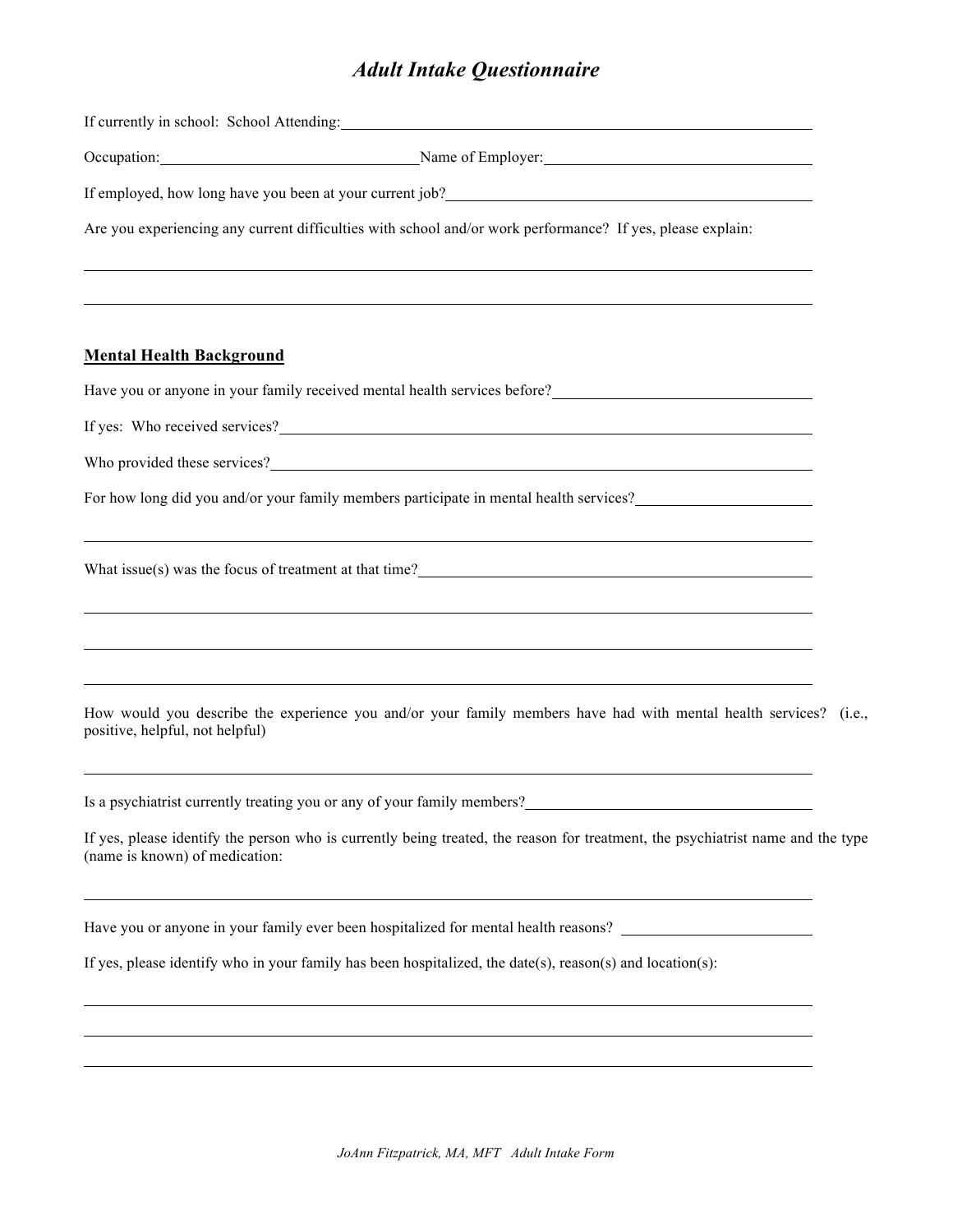#### **Family Medical Background**

Have you or anyone in your family ever been diagnosed with a serious medical condition? Please describe:

Are you or anyone in your family currently experiencing any medical/physical symptoms that are related to a mental, emotional, or stress-related condition? Please describe:

#### **Current or Past Family Stressors**

Is there a history of mental illness in your family? Please describe:

Is there a history of addiction in your family? Please describe:

Is there a history of abuse or violence in your family? Please describe: